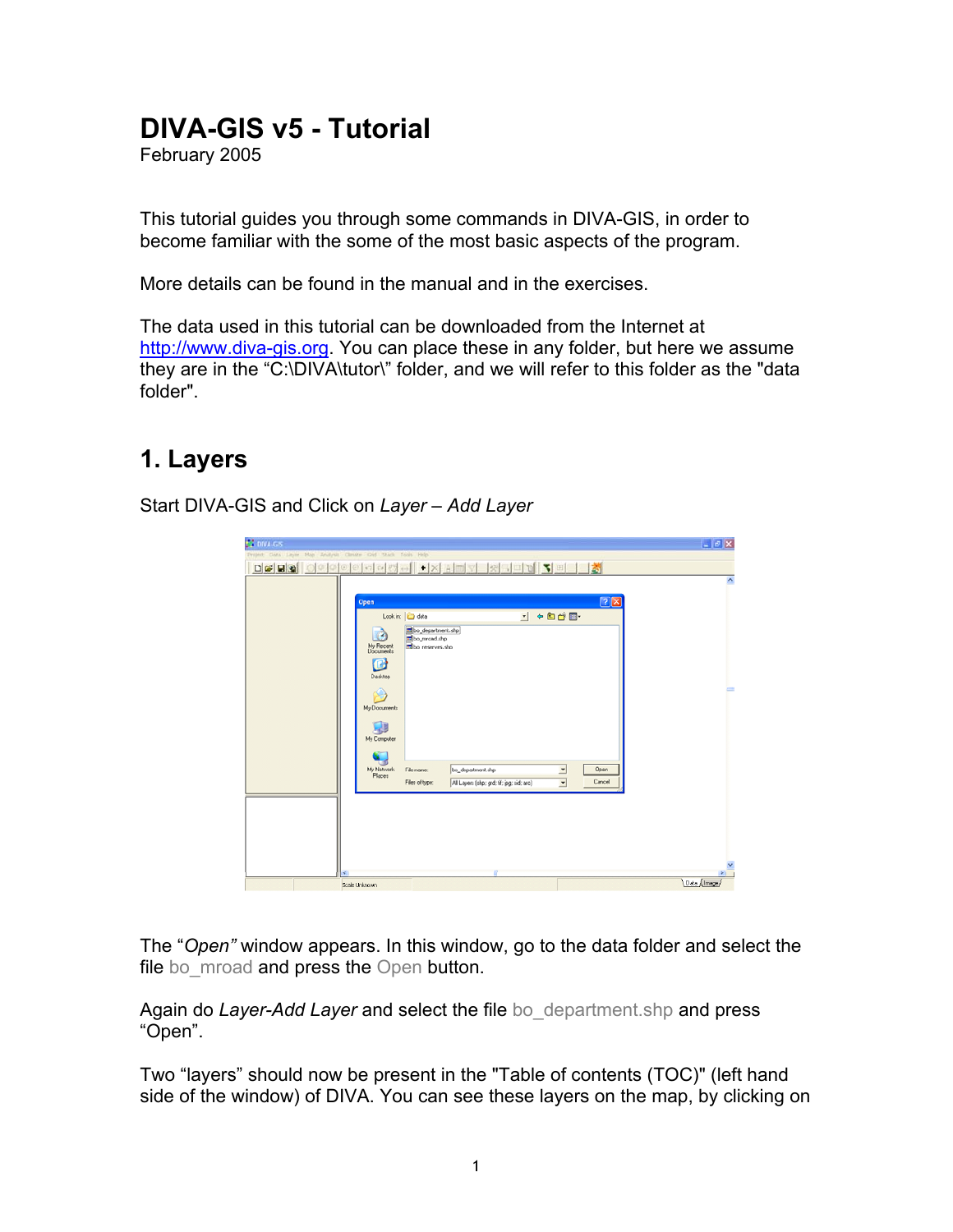the checkboxes next to their names in the TOC. After that, your screen should show a map of the Departments and main roads in Bolivia. This map was created by adding two "shapefiles" to the map. Shapefiles are files representing points, lines, or polygons (areas) and associated data.

Right-click on the "bo-department" layer in the TOC, and select "Add to overview map".



Now try out zooming in and out, and "pan" (moving the center of the map after zooming in), using the commands from the *Map* menu or from this toolbar:



Notice how you can also pan through your map by clicking on the overview map (when the map is zoomed in).

To change the way this layer is displayed, click once on the bo department layer in the table of contents (not on the checkbox, but next to it). This makes that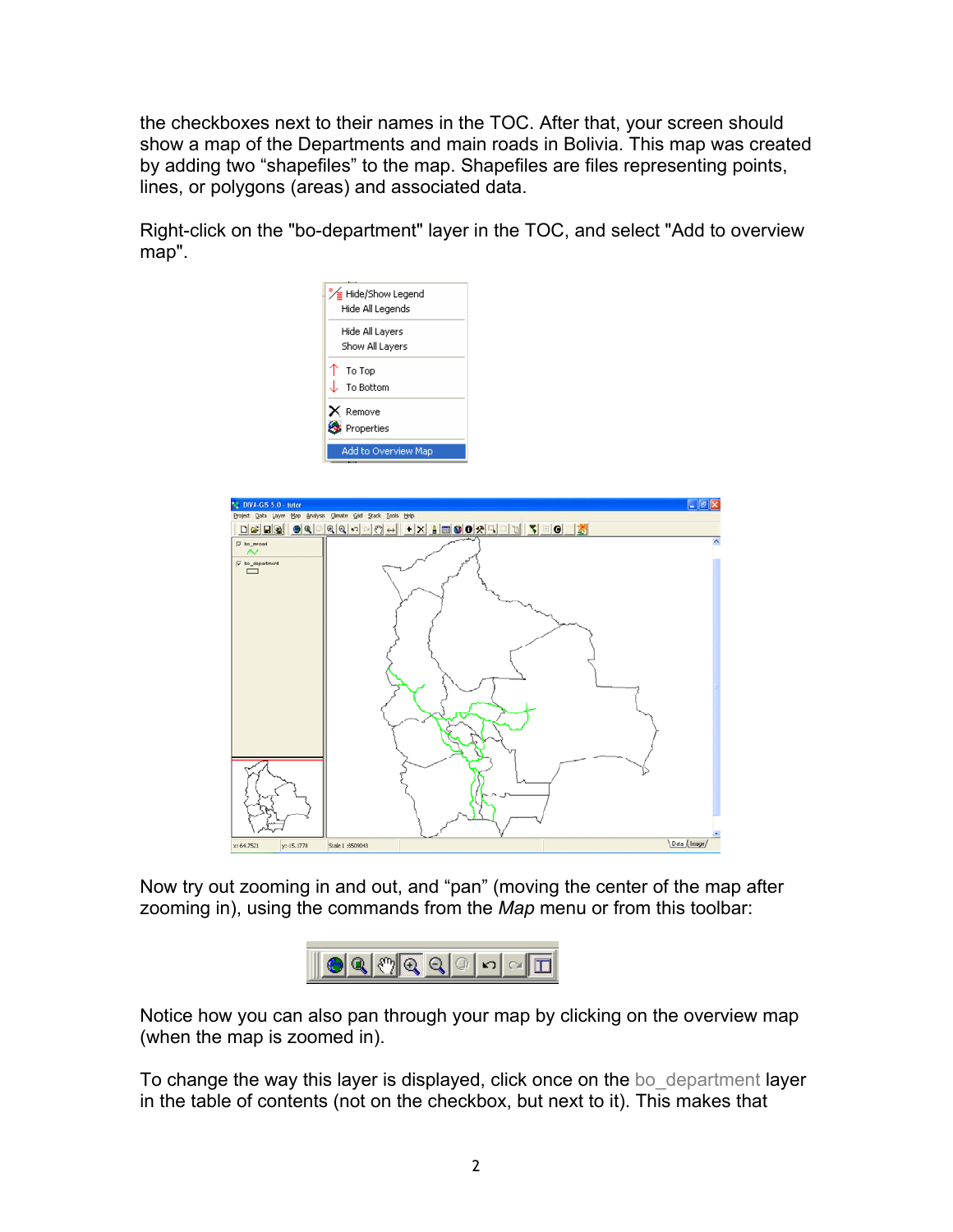layer the "active Layer". Now click on *Layer/Properties* and the *Properties* window appears. (This window also appears after double clicking on the layer in the table of contents). Now you can change display properties such as the color and border size.



Change the *Style* to "SolidFill", and the *Fill Color* to green (double click on the rectangle in the Preview to show the color palette). Change the *label* to "Departments". Click on *Apply* and *Close*. The departments layer should now be green.

Now go to the Properties of the departments layer again. Go to the "Unique" tab, select the field "Departments", press *Reset Legend* and *Apply*. Each department should now have a different color.

Change the color back to green.

Double click on bo\_mroad (in the table of contents) and change the *Style* of the lines to "Dash line", the *Color* to red, the *Size* to 3. Change the *label* to "Main roads".

To be able to see the roads layer, drag (click on it and move it while keeping the mouse button down) it to the top in the TOC.

| Departments<br>M | $\overline{\mathbf{v}}$ Main roads | Μ |
|------------------|------------------------------------|---|
| Main roads<br>☞  | $\nabla$ Departments               |   |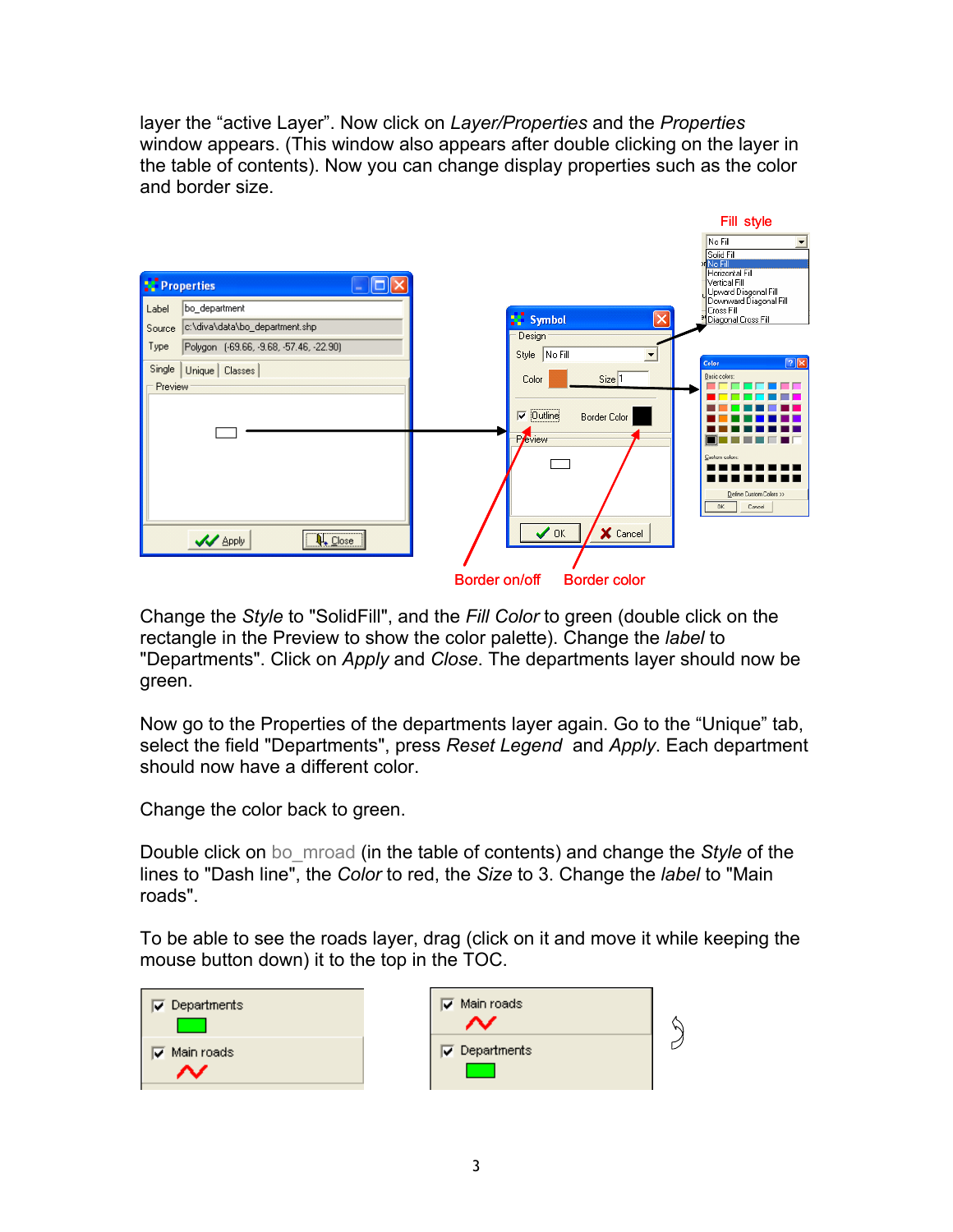Save your work using the *Save* or *Save As* commands in the *Project* menu and save the "Project" in a folder of your choice. Then use *Project*-*Close* to close the project and *Project*-*Open* to open it again. (note that you can also pick this file from the "recently used files" list in the Project menu).

The project file only stores the names of layers and some information about them, not the data. If you want to save the project with the data in a single file, you can use *File-Export*. This can be handy for sending a project to somebody else.

Make the boodepartment layer active by clicking on it in the TOC.



Choose the option *Layer* – *Identify Feature* from the Layer menu or from the toolbar:  $\bullet$ 

After that, click on any part of the map of Bolivia. The *Identify* window will appear and show the data that are associated with the part of the map you clicked on (e.g., the name of the department).

| <b>Sc</b> Identify                                                                                 |  |
|----------------------------------------------------------------------------------------------------|--|
| $\times$ $F66.33616$<br>$-16.74631$<br>Y                                                           |  |
| Department<br>Rec 1 of 1<br>Layer: Departments<br>ID: 4<br>PAIS: Bolivia<br>DEPARTMENT: COCHABAMBA |  |

Click on *Climate/Point* and then click anywhere on the map (where there is land) to find out what the climate is like at that location (if you have a climate database installed – you can download these from the diva-gis website).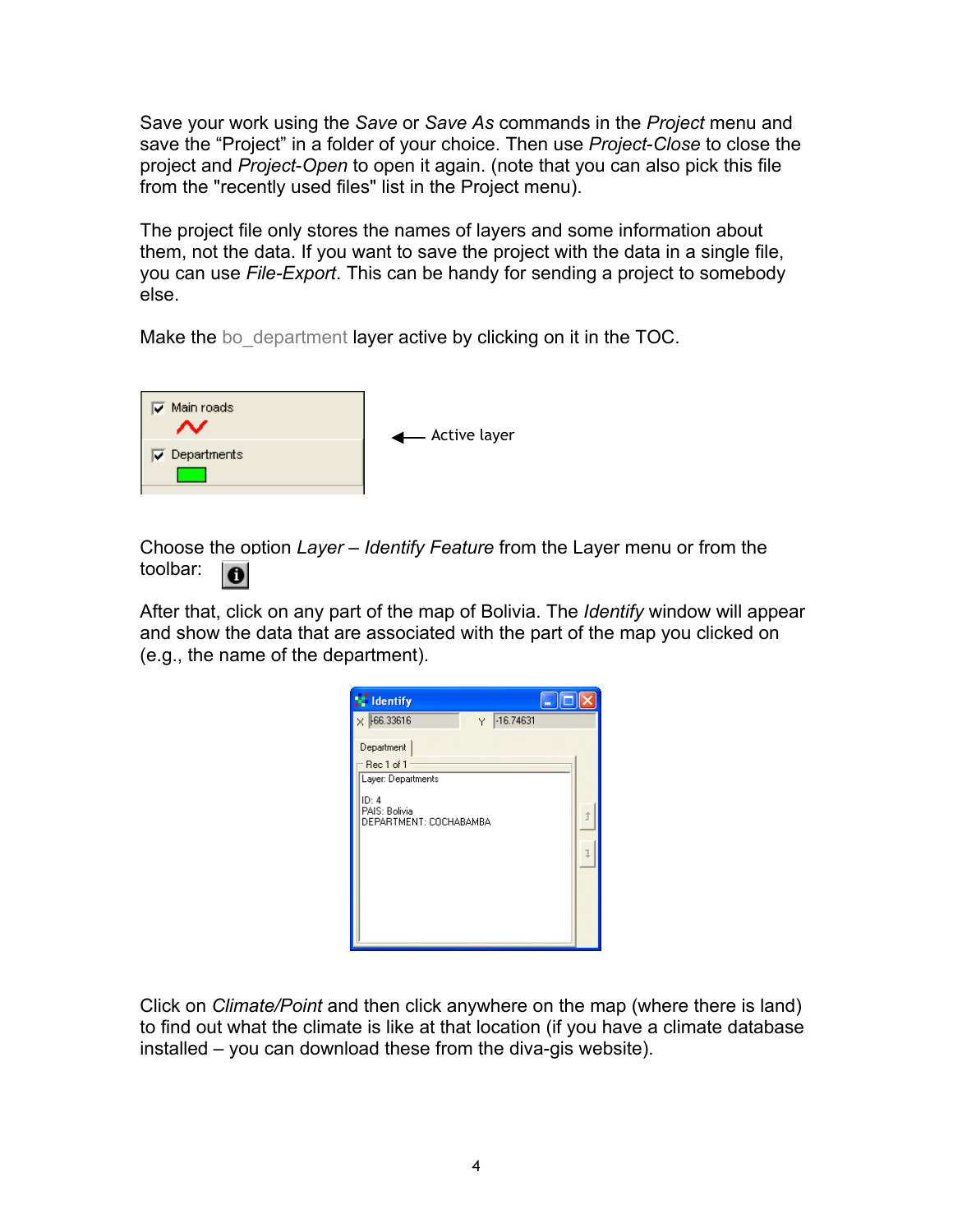To see the whole table related to the active layer, click on *Layer*-*Table* or on this icon: 扁

| <b>Departments</b> |             |                   |
|--------------------|-------------|-------------------|
| ID                 | PAIS        | <b>DEPARTMENT</b> |
|                    | Bolivia     | <b>PANDO</b>      |
| $\overline{c}$     | Bolivia     | BENI              |
| 3                  | Bolivia     | SANTA CRUZ        |
| 4                  | Bolivia     | COCHABAMBA        |
| 5                  | Bolivia     | 0RUR0             |
| 6                  | Bolivia     | POTOSI            |
|                    | Bolivia     | CHUQUISACA        |
| 8                  | Bolivia     | TARIJA            |
| 9                  | Bolivia     | LA PAZ            |
|                    | Row: 4 of 9 |                   |
| <b>Statistic</b>   | Highlight   | Zoom To<br>Pan To |

You can select a record in the database and then use *Highlight, Pan To* or*, Zoom To,* to see the location of the object related to this record on the map.

You can save a map as a graphics file using *Project/Map to Image* and copy the map to the clipboard. Try pasting it again into Powerpoint.

You can also make a more elaborate map by clicking on the "image" tab at the lower right of the DIVA window. There you can add a legend, scale, and more (e.g. text).

Start with adding the main map. Then you can set where other objects are displayed by selecting them in the toolbar, setting some options on the left hand panel, and then by clicking on the map.

It may take a couple of rounds of trial and error to get the placement and properties right. You can repeat the placement of an object (e.g. scale bar) until you have found the place you like. The settings are stored in the text boxes and the objects can be placed on the exact spot on the map again by pressing OK (instead of clicking on the map). Thus, you can go through all the objects, and then start all over again with a fresh map, and only press the OK buttons.

In some cases it can be easier to add additional pieces to the map in Powerpoint or comparable program.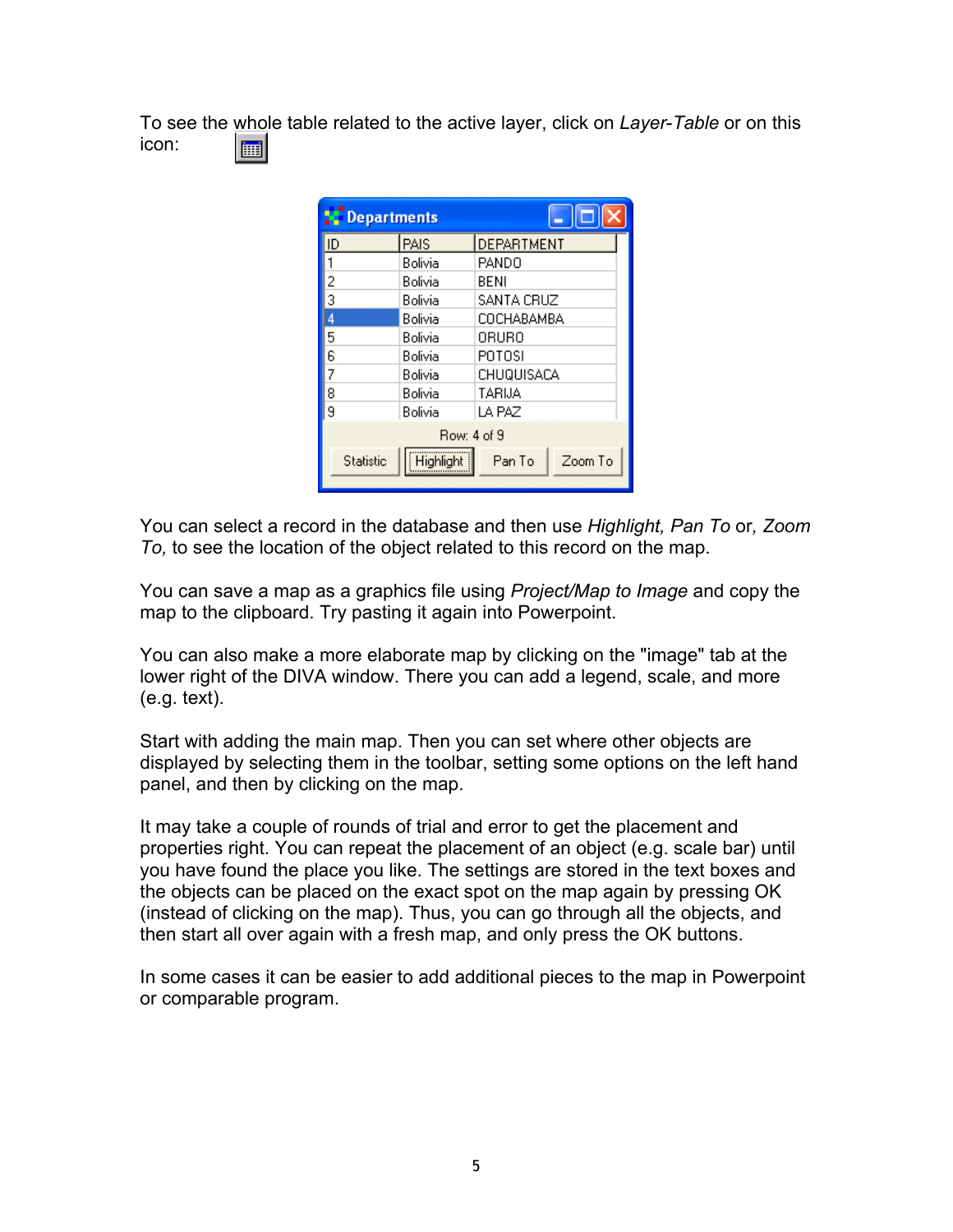

Open the file bolivia wp.txt with Excel (or other spreadsheet program). Each record (row) in this file describes localities where wild potatoes have been collected.

| Microsoft Excel - bolivia wp.txt                        |                  |                       |                                         |   |          |    |              |      |      |          |                          |         | $ \sigma$ $x$            |
|---------------------------------------------------------|------------------|-----------------------|-----------------------------------------|---|----------|----|--------------|------|------|----------|--------------------------|---------|--------------------------|
| <b>Will</b> Ele<br>Edit View<br>Insert Format           | Took             | Window<br><b>Data</b> | Help:                                   |   |          |    |              |      |      |          | Type a question for help |         | $   \in$ $\times$        |
| Arial<br>$+10$<br>B<br>٠                                | U                | 距                     |                                         |   |          |    |              |      |      |          |                          |         |                          |
|                                                         |                  |                       |                                         |   |          |    |              |      |      |          |                          |         |                          |
| $\ddot{v}$<br>日 3 号<br>Γδ.<br>D                         | $\mathbf{x}$     |                       | 取图+ O + D + D + 电 E + 外引 组 另 100% + 团。  |   |          |    |              |      |      |          |                          |         |                          |
| 白色山心<br>$\sqrt{2}$<br>电话                                |                  |                       | "W Reply with Chinges. For Review       |   |          |    |              |      |      |          |                          |         |                          |
| & PLANTID<br>A1                                         |                  |                       |                                         |   |          |    |              |      |      |          |                          |         |                          |
| B<br>c<br>A                                             | D                | E                     | F                                       | G | H        |    | $\mathbf{J}$ | ĸ    |      | M        | N                        | $\circ$ | $\overline{\phantom{a}}$ |
| <b>PLANTID SPECIES COUNTRY STATE</b>                    |                  |                       | PROVINCILOCALITY LATITUDE LONGITUE LATD |   |          |    | LATM         | LATH | LOND | LONM     | LONH                     | ELEV    | $cc-$                    |
| 2 SFVU 650 Solanum s Bolivia                            | Cochabam Punata  |                       | along the c -17.5248                    |   | -65.9049 | 17 | 31,486 S     |      | 65   | 54.292 W |                          | 2697    | $\overline{2}$           |
| SFVU 650 Solanum n Bolivia<br>3                         | Cochabam Tirague |                       | at Estación                             |   |          | 17 | 28.621 S     |      | 65   | 35.21 W  |                          | 3578    | $\overline{2}$           |
| SFVU 650 Solanum a Bolivia<br>$\overline{a}$            | Cochabam Tirague |                       | at km 71.                               |   |          | 17 | 28.621 S     |      | 65   | 39.21 W  |                          | 3578    | $\overline{2}$           |
| SFVU 650 Solanum b Bolivia<br>5                         |                  |                       | Cochabam Quillacollo km 29, roa         |   |          | 17 | 29.536 S     |      | 66   | 20.185 W |                          | 2554    | $\overline{2}$           |
| SFVU 650 Solanum & Bolivia<br>6                         |                  |                       | Cochabam Quillacollo km 49.5, a         |   |          | 17 | 37.248 S     |      | 66   | 21.796 W |                          | 2567    | $\overline{z}$           |
| $\mathcal I$<br>SFVU 650 Solanum n Bolivia              |                  |                       | Cochabam Quillacollo along km 4         |   |          | 17 | 42.157 S     |      | 66   | 26.737 W |                          | 4006    | $\overline{2}$           |
| SFVU 650! Solanum is Bolivia<br>8                       | Oruro            | Dalence               | ca. 25 km                               |   |          | 18 | 23.052 S     |      | 66   | 39.56 W  |                          | 4149 2/ |                          |
| SFVU 651 Solanum a Bolivia<br>9                         | Oruro            | Dalence               | ca 25 km f                              |   |          | 18 | 23.052 S     |      | 66   | 39.56 W  |                          | 4149 2/ |                          |
| 10 SFVU 651 Solanum s Bolivia                           | Oruro            | Dalence               | 32 km E o                               |   |          | 18 | 23.68 S      |      | 66   | 36.448 W |                          | 3865 2/ |                          |
| 11 SFVU 651 Solanum a Bolivia                           | Oruro            | Dalence               | 32 km E o                               |   |          | 18 | 23.68 S      |      | 66   | 36.448 W |                          |         | 3685 2/                  |
| 12 SFVU 651 Solanum n Bolivia                           | Oruro            | <b>Bustillos</b>      | 16 km SE                                |   |          | 18 | 34.447 S     |      | 66   | 23.897 W |                          |         | 3879 2/                  |
| 13 SFVU 651: Solanum b Bolivia                          | Potosi           | <b>Bustillos</b>      | 16 km SE                                |   |          | 18 | 34.447 S     |      | 66   | 23.897 W |                          | 3879 2/ |                          |
| 14 SFVU 651 Solanum b Bolivia                           | Potosi           | <b>Bustillos</b>      | ca 26 km                                |   |          | 18 | 38.106 S     |      | 66   | 18.229 W |                          | 3430 2/ |                          |
| 15 SFVU 651 Solanum b Bolivia                           | Potosi           | Chayanta 4 km E of    |                                         |   |          | 18 | 50,526 S     |      | 66   | 0.633 W  |                          | 3840 2/ |                          |
| 16 SFVU 652 Solanum n Bolivia                           | Potosí           | Chayanta 4 km E of    |                                         |   |          | 18 | 50.526 S     |      | 66   | 0.633 W  |                          | 3840 2/ |                          |
| 17 SFVU 652 Solanum a Bolivia                           | Potosi           |                       | Chayanta 4 k E of M                     |   |          | 18 | 50.526 S     |      | 66   | 0.633 W  |                          |         | 3840 2/                  |
| 18 SFVU 652 Solanum n Bolivia                           | Potosi           |                       | Chayanta ca 2 km W                      |   |          | 18 | 52.403 S     |      | 65   | 49.36 W  |                          |         | 4270 2/                  |
| 19 SFVU 652 Solanum a Bolivia                           | Potosi           |                       | Chavanta ca 2 km W                      |   |          | 18 | 52.403 S     |      | 65   | 49.36 W  |                          | 4270 2/ |                          |
| 20 SFVU 652 Solanum b Bolivia                           |                  |                       | Chuquisac Oropeza 5 km SE o             |   |          | 18 | 49.964 S     |      | 65   | 28.725 W |                          | 3260 2/ |                          |
| 21 SFVU 652 Solanum ti Bolivia                          |                  |                       | Chuquisac Oropeza ca 4 km V             |   |          | 19 | 10.389 S     |      | 65   | 14.883 W |                          | 2594 2/ |                          |
| 22 SFVU 652 Solanum s Bolvia                            |                  | Chuquisac Oropeza     | ca 4 km V                               |   |          | 19 | 10.385 S     |      | 65   | 14.883 W |                          | 2594 21 |                          |
| 23 SEVU 652 Solanum t: Bolivia                          |                  | Chuquisac Oropeza     | ca. 45 km                               |   |          | 19 | 18 553 S     |      | 65   | 10.226 W |                          |         | 2614 2/                  |
| 24 SFVU 652 Solanum s Bolivia                           | Potosi           |                       | Saavedra roughly 52                     |   |          | 19 | 21.277 S     |      | 65   | 10.035 W |                          | 2242 2/ |                          |
| 25 SFVU 652 Solanum ti Bolivia                          | Potosí           |                       | Saavedra 70 km S o                      |   |          | 19 | 26.584 S     |      | 65   | 11.836 W |                          |         | 2570 2/                  |
| 26 SFVU 653 Solanum b Bolivia                           | Potosí           |                       | Saavedra 70 km S o                      |   |          | 19 | 26.584 S     |      | 66   | 11.836 W |                          | 2570 2/ |                          |
| 27 SFVU 653 Solanum b Bolivia                           | Potosi           |                       | Saavedra 11.2 km S                      |   |          | 19 | 38,505 S     |      | 65   | 14,898 W |                          | 3275 2/ |                          |
| 28 SFVU 653 Solanum b Bolivia                           | Potosí           |                       | Saavedra 7.5 km SE                      |   |          | 19 | 35.377 S     |      | 65   | 24.848 W |                          | 31222   |                          |
| 29 SFVU 653 Solanum b Bolivia                           | Potosí           |                       | Saavedra 7.5 km SE                      |   |          | 19 | 35.377 S     |      | 65   | 24.848 W |                          | 3122 2/ |                          |
| 30 SFVU 653 Solanum b Bolivia                           | Potosi           |                       | Saavedra 6.7 km W                       |   |          | 19 | 33.979 S     |      | 65   | 30.272 W |                          |         | 3404 2/                  |
| 31 SFVU 653 Solanum b Bolwa                             | Potosi           |                       | Saavedra 6.7 kn W o                     |   |          | 19 | 33.979 S     |      | 65   | 30.272 W |                          | 3404 2/ |                          |
| 37 SFM LEST Colonism o Rollvia<br>It t > > N bolivia wp | Deteci           |                       | Tomas Frican 1 km F                     |   |          | 10 | 2.102C<br>×  |      | CE.  | AA EAR W |                          |         | $\int$                   |
| Ready                                                   |                  |                       |                                         |   |          |    |              |      |      |          |                          | 14.84   |                          |

First complete the LATITUDE and LONGITUDE columns by filling them with coordinate data in decimal degrees. Use the columns LATD, LATM, LATH,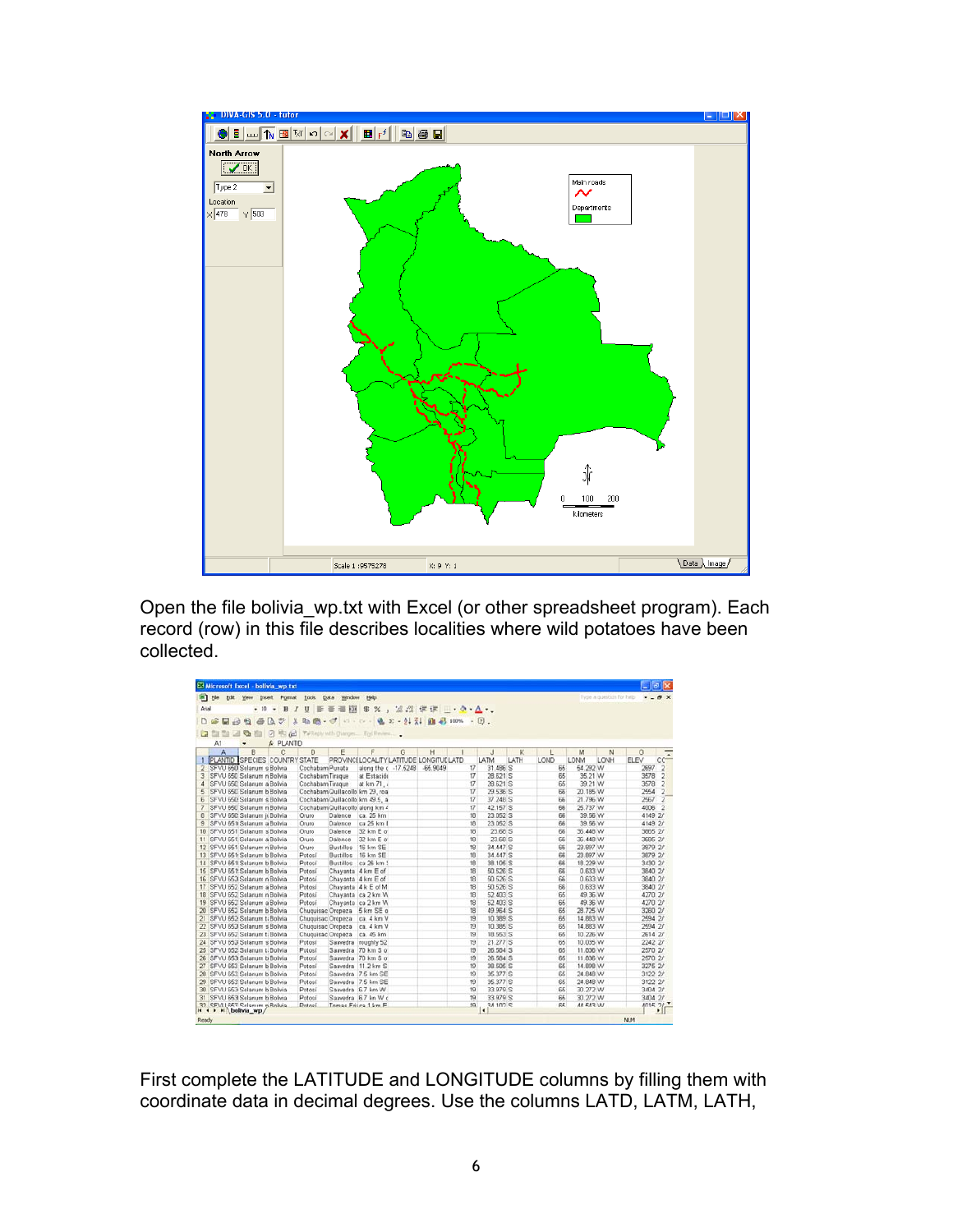LOND, LONM, LONGH. LATD y LOND have degrees data, LATM y LONGM have decimal minutes (not minutes and seconds)), LATH and LONGH indicate the hemisphere (N/S and E/W). To calculate Latitude use a formula like "=-1\*(LATD+LATM/60)" (but replace the variable names by the cell references in excel). The values in the first data row have already been calculated.

It is important that in Excel you set the format of the cells to a certain number of decimals (e.g. 5). Otherwise, all the decimal numbers may be cut off when exporting the file.

When you are done save the file under a different name. After that, save it as a TAB delimited text file again (.TXT).

Use *Data/Points (text) to Shapefile* to create a shapefile from the TXT file you just made with Excel. Select the TXT file as *Input File*, and for Longitude and Latitude select the columns LONGITUDE and LATITUDE.

| Points (TXT) to Shapefile<br>D q<br>$\blacktriangledown$<br>채<br>$\mathcal{E}^{\text{th}}$<br>$\Delta$<br>癸<br>田<br>ū<br>k.<br>$\Box$<br>$\triangledown$<br>□<br>٠<br>fff<br>Points (Access) to Shapefile<br>Points (DBF) to Shapefile<br>Import Text to Line/Polygon<br>Create Shapefile from Text File<br>$   E  \times$<br>Draw Shape<br>C:\diva\data\bol wildpot.txt<br>Input File<br>Polygon to Grid<br>C:\diva\bol.shp<br>Output File<br>and Assign Coordinates<br>Ty Check Coordinates<br>Field Delimiter<br>G Tab C SemiColon C Comma<br>$C$ Space<br>C Other<br>DE Describe Gridfle<br>S Selection to New Shapefile<br>X / Longitude LONGITUDE<br>Text Qualifier:<br>$\blacksquare$<br>$\overline{\phantom{a}}$<br>Export Gridfile<br>٠<br>Y / Latitude<br>LATITUDE<br>$\overline{\phantom{a}}$<br>G Import to Gridfile<br>٠<br><b>Field Options</b><br>File Manager<br>Data Type<br>Field Name<br>$\vert$<br><b>O</b> Download<br>214 Rows: 16 Columns<br>COUNTRY STATE<br>PROVINCE LOCALITY LATD<br><b>PLANTID</b><br>LATM A<br>SPVU 6500 Bolivia<br>31.486<br>Cochabamba Punata<br>along the old 17<br>SFVU 6501 Bolivia<br>Cochabamba Tiraque<br>at Estación E 17<br>28.621<br>SFVU 6502 Bolivia<br>Cochabamba Tiraque<br>at km 71, alo 17<br>28.621<br>SFVU 6503 Bolivia<br>Cochabamba Quillacollo<br>km 29, road f 17<br>29.536<br>37,248<br>SFVU 6505 Bolivia<br>Cochabamba Quillacollo<br>km 49.5, alor 17<br>SFVU 6507 Bolivia<br>Cochabamba Quillacollo<br>42.157 $\sqrt{ }$<br>along km 49. 17<br><br>$\left\langle \cdot \right\rangle$<br>$\,$<br><b>Q</b> <sub>+</sub> Close<br><b>VV</b> Apply | <b>NE DIVA-GIS</b><br>Data Layer Map Analysis Climate Grid Stack Tools<br>Project | Help |  | $\Box$ la     |
|------------------------------------------------------------------------------------------------------------------------------------------------------------------------------------------------------------------------------------------------------------------------------------------------------------------------------------------------------------------------------------------------------------------------------------------------------------------------------------------------------------------------------------------------------------------------------------------------------------------------------------------------------------------------------------------------------------------------------------------------------------------------------------------------------------------------------------------------------------------------------------------------------------------------------------------------------------------------------------------------------------------------------------------------------------------------------------------------------------------------------------------------------------------------------------------------------------------------------------------------------------------------------------------------------------------------------------------------------------------------------------------------------------------------------------------------------------------------------------------------------------------------------------------------------------------------------------------------------------------------|-----------------------------------------------------------------------------------|------|--|---------------|
|                                                                                                                                                                                                                                                                                                                                                                                                                                                                                                                                                                                                                                                                                                                                                                                                                                                                                                                                                                                                                                                                                                                                                                                                                                                                                                                                                                                                                                                                                                                                                                                                                        |                                                                                   |      |  |               |
|                                                                                                                                                                                                                                                                                                                                                                                                                                                                                                                                                                                                                                                                                                                                                                                                                                                                                                                                                                                                                                                                                                                                                                                                                                                                                                                                                                                                                                                                                                                                                                                                                        |                                                                                   |      |  |               |
|                                                                                                                                                                                                                                                                                                                                                                                                                                                                                                                                                                                                                                                                                                                                                                                                                                                                                                                                                                                                                                                                                                                                                                                                                                                                                                                                                                                                                                                                                                                                                                                                                        |                                                                                   |      |  |               |
|                                                                                                                                                                                                                                                                                                                                                                                                                                                                                                                                                                                                                                                                                                                                                                                                                                                                                                                                                                                                                                                                                                                                                                                                                                                                                                                                                                                                                                                                                                                                                                                                                        |                                                                                   |      |  |               |
|                                                                                                                                                                                                                                                                                                                                                                                                                                                                                                                                                                                                                                                                                                                                                                                                                                                                                                                                                                                                                                                                                                                                                                                                                                                                                                                                                                                                                                                                                                                                                                                                                        |                                                                                   |      |  |               |
|                                                                                                                                                                                                                                                                                                                                                                                                                                                                                                                                                                                                                                                                                                                                                                                                                                                                                                                                                                                                                                                                                                                                                                                                                                                                                                                                                                                                                                                                                                                                                                                                                        |                                                                                   |      |  |               |
|                                                                                                                                                                                                                                                                                                                                                                                                                                                                                                                                                                                                                                                                                                                                                                                                                                                                                                                                                                                                                                                                                                                                                                                                                                                                                                                                                                                                                                                                                                                                                                                                                        |                                                                                   |      |  |               |
|                                                                                                                                                                                                                                                                                                                                                                                                                                                                                                                                                                                                                                                                                                                                                                                                                                                                                                                                                                                                                                                                                                                                                                                                                                                                                                                                                                                                                                                                                                                                                                                                                        |                                                                                   |      |  |               |
|                                                                                                                                                                                                                                                                                                                                                                                                                                                                                                                                                                                                                                                                                                                                                                                                                                                                                                                                                                                                                                                                                                                                                                                                                                                                                                                                                                                                                                                                                                                                                                                                                        |                                                                                   |      |  |               |
|                                                                                                                                                                                                                                                                                                                                                                                                                                                                                                                                                                                                                                                                                                                                                                                                                                                                                                                                                                                                                                                                                                                                                                                                                                                                                                                                                                                                                                                                                                                                                                                                                        |                                                                                   |      |  |               |
|                                                                                                                                                                                                                                                                                                                                                                                                                                                                                                                                                                                                                                                                                                                                                                                                                                                                                                                                                                                                                                                                                                                                                                                                                                                                                                                                                                                                                                                                                                                                                                                                                        |                                                                                   |      |  |               |
|                                                                                                                                                                                                                                                                                                                                                                                                                                                                                                                                                                                                                                                                                                                                                                                                                                                                                                                                                                                                                                                                                                                                                                                                                                                                                                                                                                                                                                                                                                                                                                                                                        |                                                                                   |      |  |               |
|                                                                                                                                                                                                                                                                                                                                                                                                                                                                                                                                                                                                                                                                                                                                                                                                                                                                                                                                                                                                                                                                                                                                                                                                                                                                                                                                                                                                                                                                                                                                                                                                                        |                                                                                   |      |  |               |
|                                                                                                                                                                                                                                                                                                                                                                                                                                                                                                                                                                                                                                                                                                                                                                                                                                                                                                                                                                                                                                                                                                                                                                                                                                                                                                                                                                                                                                                                                                                                                                                                                        |                                                                                   |      |  |               |
|                                                                                                                                                                                                                                                                                                                                                                                                                                                                                                                                                                                                                                                                                                                                                                                                                                                                                                                                                                                                                                                                                                                                                                                                                                                                                                                                                                                                                                                                                                                                                                                                                        |                                                                                   |      |  |               |
|                                                                                                                                                                                                                                                                                                                                                                                                                                                                                                                                                                                                                                                                                                                                                                                                                                                                                                                                                                                                                                                                                                                                                                                                                                                                                                                                                                                                                                                                                                                                                                                                                        |                                                                                   |      |  |               |
|                                                                                                                                                                                                                                                                                                                                                                                                                                                                                                                                                                                                                                                                                                                                                                                                                                                                                                                                                                                                                                                                                                                                                                                                                                                                                                                                                                                                                                                                                                                                                                                                                        |                                                                                   |      |  |               |
|                                                                                                                                                                                                                                                                                                                                                                                                                                                                                                                                                                                                                                                                                                                                                                                                                                                                                                                                                                                                                                                                                                                                                                                                                                                                                                                                                                                                                                                                                                                                                                                                                        |                                                                                   |      |  |               |
|                                                                                                                                                                                                                                                                                                                                                                                                                                                                                                                                                                                                                                                                                                                                                                                                                                                                                                                                                                                                                                                                                                                                                                                                                                                                                                                                                                                                                                                                                                                                                                                                                        |                                                                                   |      |  | Data / Image/ |

Click on *Output file*, Set the name of the output file to "bolivia\_wp". Click Apply.

When the program finishes it will add the shapefile to the map*.*

A layer showing locations where wild potatoes were collected in Bolivia should be shown. Your screen should look similar to this: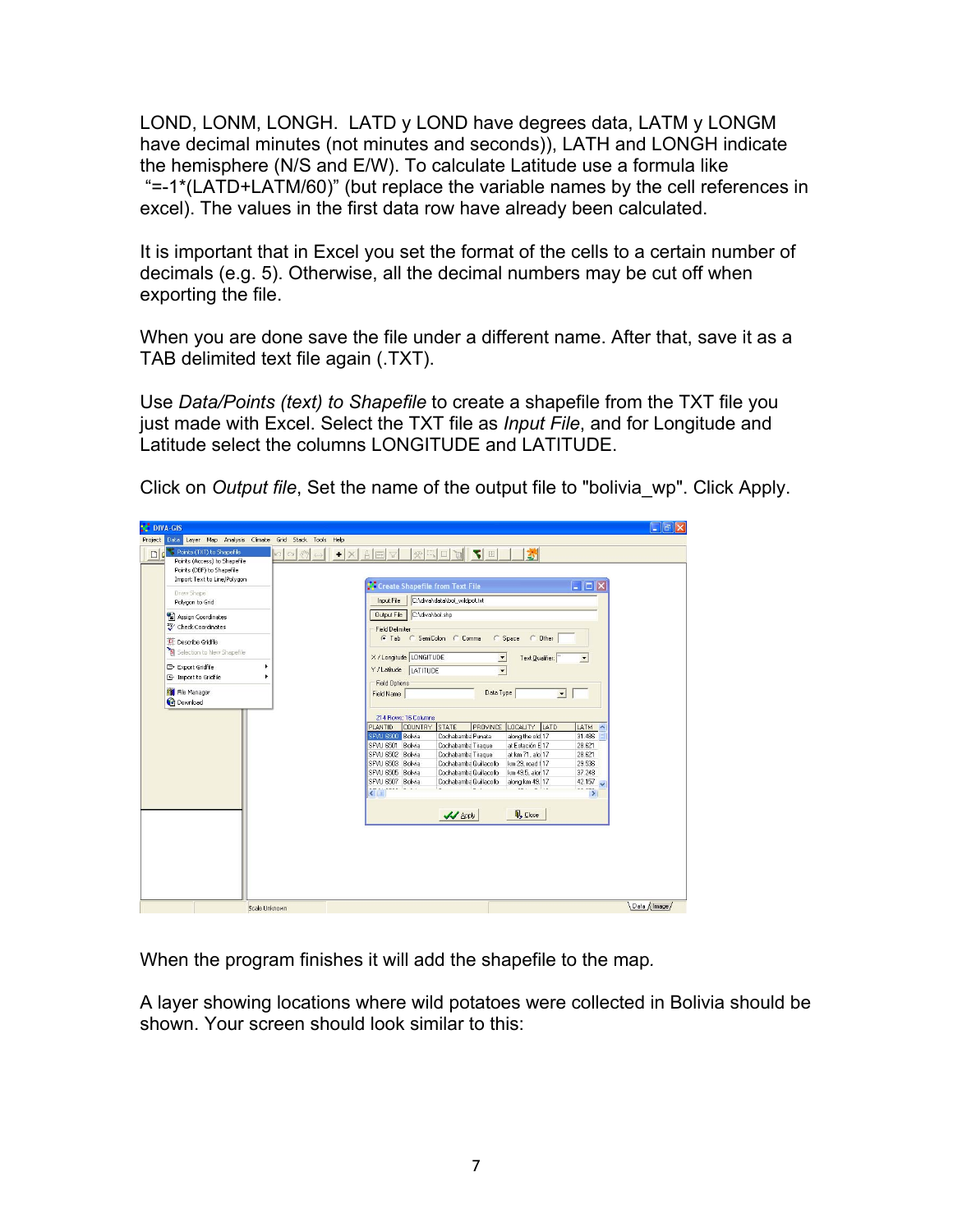

Now add a new layer "bol\_alt.grd" to the map, rearrange the layers and zoom in to make a map like this:



This layer is made from a "gridfile", which is a different file type than the files previously used. It does not store features such as points, lines, or polygons, but rather it stores a rectangular raster (grid) of values. In this case, the values represent altitude (in meters above sea level).

Make the bol\_alt the active layer and move your mouse over the map. Note that you can see the values of the layer displayed on the status bar (the bottom of the window).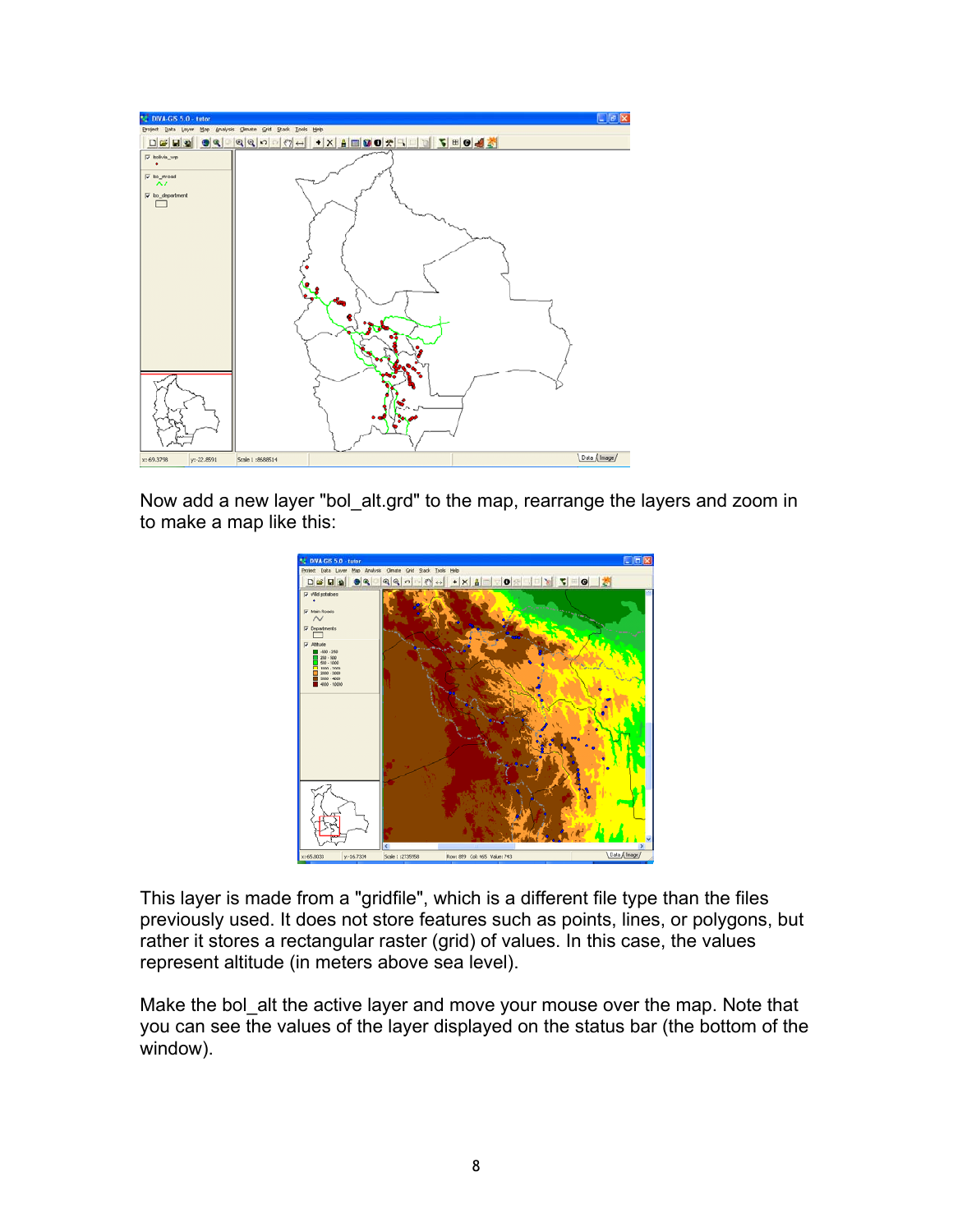## **2. Data analysis**

Let's make a new gridfile with the number of observations of wild potatoes in Bolivia. Make Bolivia\_wp the active layer, and then click on *Analysis – Point to Grid* -*Richness.* 

|                                                                                                       | Point to Grid                                                                                                                                                                                             |
|-------------------------------------------------------------------------------------------------------|-----------------------------------------------------------------------------------------------------------------------------------------------------------------------------------------------------------|
| Define parameters (x, y,<br>resolution) of the new grid or<br>use those from an existing<br>gridfile. | Options   Parameters  <br>Input Shapefile<br>c:\diva\bolivia_wp.shp<br>Define Grid<br>Options<br>Create a new Grid<br><b>Output Variable</b><br><b>Richness</b><br>Number of different classes (Richness) |
| Output filename                                                                                       | Point to Grid Procedure<br>Simple<br><b>Output</b><br>4 Close<br><b>V</b> Apply                                                                                                                           |

Choose which field in the database should be used for analysis

Go to the *Parameters* tab and select the field "Species".

| <b>Point to Grid</b>                                                                                                                                                                                                                                  |         |
|-------------------------------------------------------------------------------------------------------------------------------------------------------------------------------------------------------------------------------------------------------|---------|
| Options Parameters                                                                                                                                                                                                                                    |         |
| <b>SPECIES</b><br>Field:                                                                                                                                                                                                                              |         |
| 28 classes                                                                                                                                                                                                                                            |         |
| $\sqrt{ }$ acaule<br>⊻ alandiae<br>✔ amezii<br>✔ berthaultii<br>✔ boliviense<br>✔ brevicaule<br>✔ candolleanum<br>✔ chacoense<br>✔ circaeifolium<br>v circaiefolium<br>v doddsii<br>⊻ gandarillasii<br>⊻ ĥoopesii<br>nfundibuliforme<br>v juzepczukii |         |
| Clear<br>Invert<br>All<br>Selection:                                                                                                                                                                                                                  |         |
|                                                                                                                                                                                                                                                       |         |
| <b>V</b> Apply                                                                                                                                                                                                                                        | 4 Close |

Go back to the *Options* tab, choose an output filename and press *Apply*.

When the program is finished, drag the bo\_department layer to the top and change (in the *Properties* window) its *Style* to *No fill.*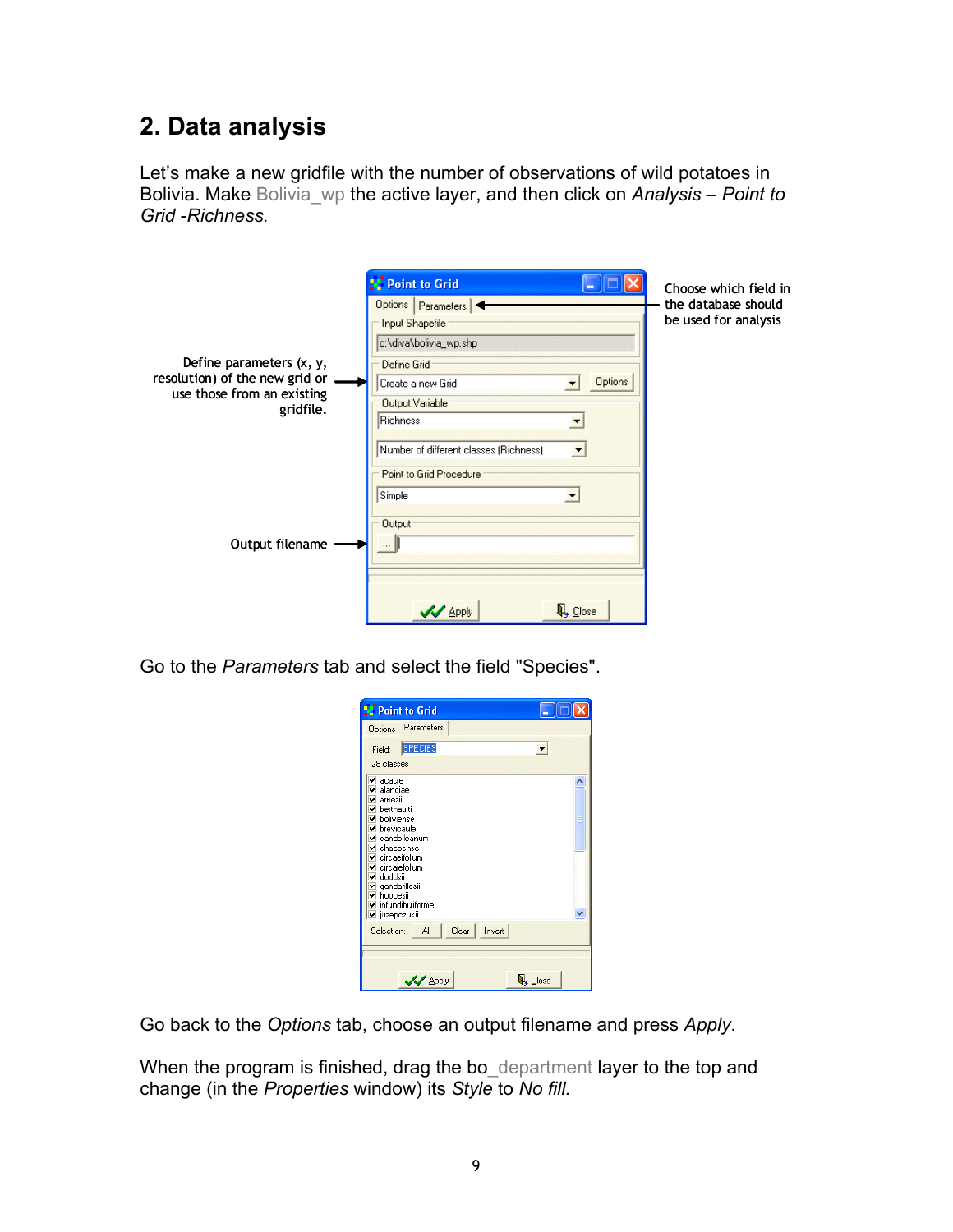The map shows a grid that consists of five colors, each indicating a range of the number of species per grid cell.



When the grid is the active layer, the row and column number and the value of the cell are shown at the bottom of the screen, when moving the mouse over the map.

To change the way the grid is displayed and show other ranges (e.g.,: 1-10, 10- 20, etc), or individual values, double click on the grid. The grid *Properties* window appears. Click on a value in the "To" column and change it. You can also insert more rows (ranges) using "Insert row" (+).

|   | <b>Properties</b>                                               |                                |                     |                                                  |  |  |  |
|---|-----------------------------------------------------------------|--------------------------------|---------------------|--------------------------------------------------|--|--|--|
|   | Label species richness<br>Filename c:\diva\species richness.grd |                                |                     |                                                  |  |  |  |
|   | Legend<br>Info<br>History                                       |                                |                     |                                                  |  |  |  |
|   | Color From                                                      | To                             | Label               | Auto complete                                    |  |  |  |
|   | 0<br>1                                                          | $\mathbf{0}$<br>$\overline{a}$ | O<br>$1 - 2$        | $\widehat{\bullet}$ Edit values<br>C Select rows |  |  |  |
|   | 3                                                               | 5                              | $3 - 5$             | Classify                                         |  |  |  |
|   | Ŕ                                                               | 7                              | $6 - 7$             | Select color scheme                              |  |  |  |
|   | 8                                                               | 10                             | $8 - 10$            |                                                  |  |  |  |
|   | 11<br>Nodata                                                    | 12                             | $11 - 12$<br>NoData | ø<br>Ramp<br>Read From File                      |  |  |  |
|   | Add or Remove Row<br>e.<br>-0                                   |                                |                     |                                                  |  |  |  |
| г | NoData Transparant                                              |                                |                     |                                                  |  |  |  |
|   | $\mathbb{Q}$ Close<br>OK                                        |                                |                     |                                                  |  |  |  |